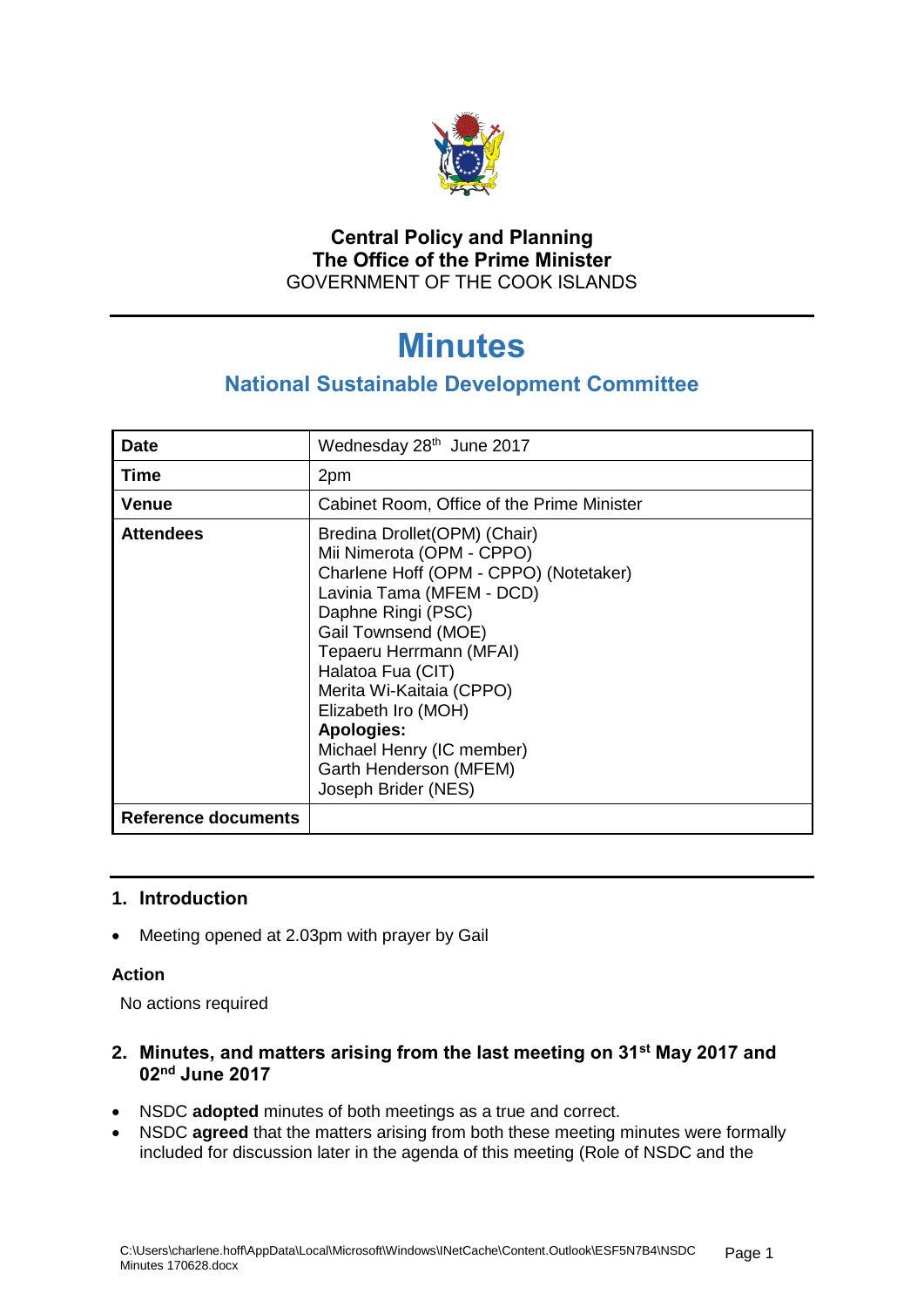Administered Fund) or other business matters (HOMs Retreat, Foreign Policy White Paper; ODA Graduation).

### **Action**

No actions required

## **3. NZ Core sector support fund**

- Secretariat circulated the NZ GFA Briefing note outlining: to note the GFA progress report; to note NZ MFAT approval for resourcing towards OPM and DCD for CSS GFA Coordination function; to endorse the TA priority list.
- NSDC **noted** the GFA Progress Report. Discussion points:
	- o Lavinia advised that DCD submitted the 6 monthly progress report to the NZ High Commission to trigger the next milestone payment. DCD noted NZ has come back with a few minor queries relating to Education, Health and Tourism. Gail asked whether any further comments could be made on the document. Lavinia advised the report has already been formally submitted to MFAT as it needed to be submitted before end of June. DCD and OPM will look into timeframes of the reporting in the next financial year. Ideally, DCD will use the consolidated indicator report for the NSDP for the GFA reporting for the direct budget support outputs, however, there was a timing issue in that the GFA report was due June while the annual NSDP report was due a month later in July. Gail noted for MOE in the Activity Progress Report CSS page 5, referenced indicator 4 and have provided feedback to DCD.
	- o Bredina noted key issues arising from the report were related to Output 4 (Procure technical assistance and other support for economic governance and public sector strengthening), with concerns on the delays in implementing the approved TA projects. Lavinia noted that this will be the priority over the next financial year so while the direct budget support for the 3 key agencies has streamlined processes with only specific indicators needing to be monitored, the technical assistance component has been quite slow.
- NSDC **noted** MFAT approval for resourcing to OPM/DCD for Core Sector Support GFA Coordination function. Discussion points:
	- $\circ$  It was noted that NZ has approved that some funding from within Output 4 be provided to OPM and DCD for 2 administrative positions (1 in DCD and 1 in OPM) to help with the administration of the core sector support function and address the delays in implementation of Output 4. NZ will provide this support for the next 12 months and funding will commence in the next financial year.
	- $\circ$  Bredina noted that NZ was supportive if these were new staff; NZ specifically did not want to support top-up salaries of existing officers. OPM did not get funding for the policy officer position recruited in January (using CPPO Director savings) in the 2017-18 Budget and so NZ was supportive of retaining that person to undertake coordination of Core Sector Support. In the case of DCD, NZ was supportive of continuing the short-term non-ongoing contract used by DCD to support the NZ GFA.
	- o Daphne noted that funding for the 2 staff for Core Sector Support Function was budget supplementation, not TA support, and asked if this is going to be allowed for other proposals that are coming through. Bredina replied that it was unlikely to be extended to other TA projects, as NZ saw this proposal as necessary administrative support to enable achievement of the general output objectives. Without this support, we will continue to see the limited progress that has been evident for the past 9 months.
	- $\circ$  Daphne asked clarification on accountabilities of the program. Bredina stated that the overall performance accountability of Output 4 of the GFA remains with DCD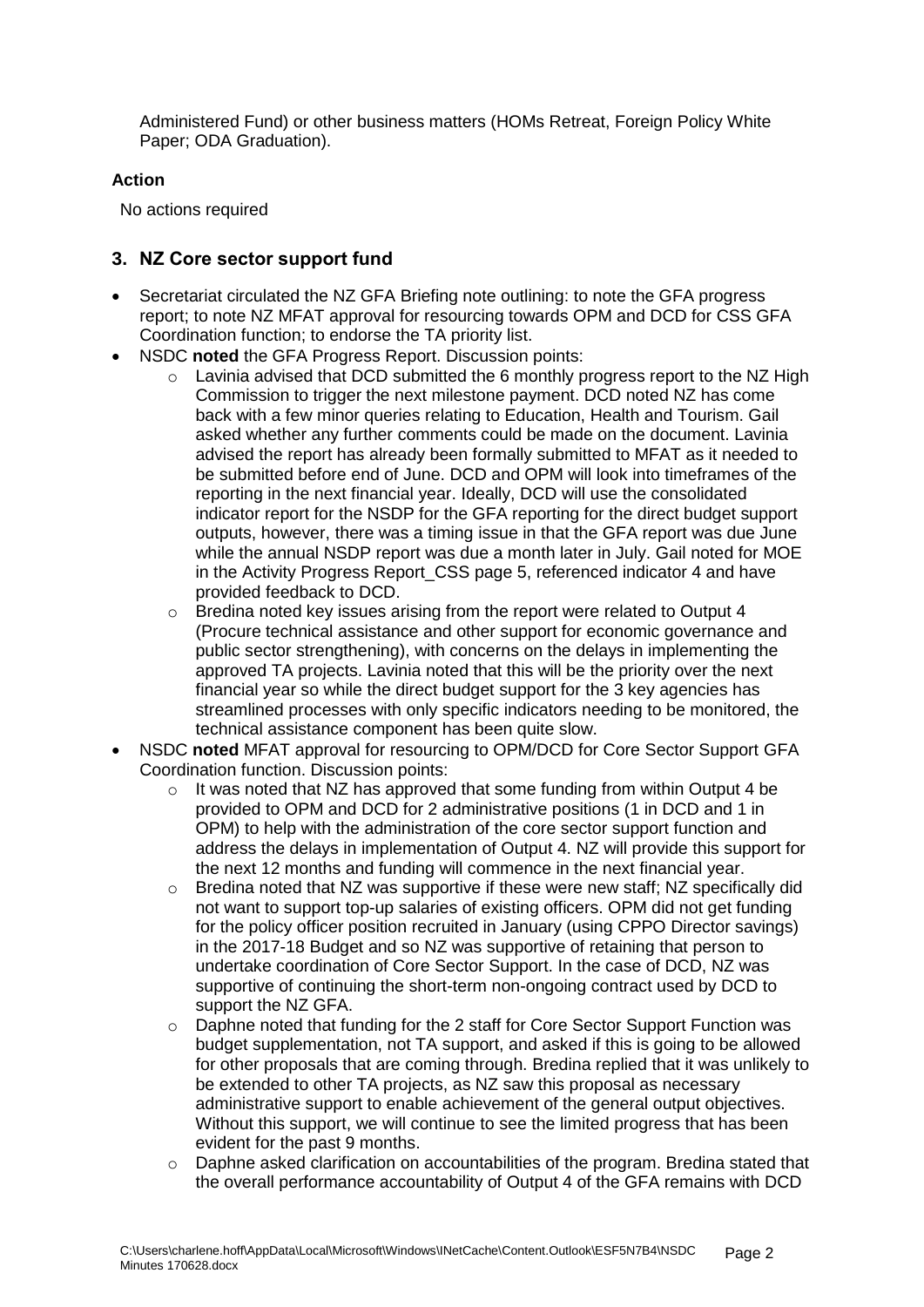with support from OPM. Line ministries that were approved TA funding under Output 4 would be accountable for specific projects through funding agreements.

- NSDC **noted** the CSS TA Priority list (as approved by NZ) but did not endorse the list in this meeting, instead **agreed** to a separate working meeting in week of 10 July (date to be confirmed) to identify a prioritisation process that selects TA needs in a fair and transparent process. Discussion points:
	- o Bredina opened discussion by advising NSDC that NZ was very keen to see how the Core Sector Support Function to OPM and DCD can push along TA activities in the next 12 months but also how it could be used to support strengthening NSDC itself as NZ saw it as a critical decision-making body to support the bilateral high level policy dialogue beyond the current GFA (especially under ODA graduation).
	- o Halatoa asked what the appetite was from New Zealand for GFA regardless of ODA graduation outcomes. Lavinia replied there has been no discussions held just yet on the design of the next triannual period. What NZ support looks like will need to be discussed at the high-level dialogue. Bredina advised that there has been discussion for a Joint Ministerial Forum, this likely to be held sometime next year, post NZ elections, therefore indicates the high-level policy dialogue must happen this year, possibly after October.
	- o Daphne questioned the TA selection process. PSC is undertaking capacity assessments with some government agencies but in order for those to be meaningful, there needs to be mechanisms to support priority actions arising from them. If not budget support, can they be told that they can apply for funding through this mechanism?
	- $\circ$  Lavinia advised the current priority listing was populated from the last high-level policy dialogue identified last year. A longer list was supplied to NZ, however, NZ has come back and advised some priorities on that list does not meet their requirement. In addition, a number of agencies have indicated some proposals were funded through the budget or are no longer priorities. There is now some administered funding available for priorities that weren't on the initial list but we have not open this funding to ministries.
	- $\circ$  Tepaeru advised there are problems with the process and transparency. Further discussions on allocations of resources need to be held. Liz suggested that this group look brainstorming to identify priorities. We should look at what comes out of your business plans proposals, what comes out of your critical success factor proposals and PSC reports. All of this has some sort of significance in identifying priorities. NSDC agreed to a brainstorming session to discuss priority setting process be set and were invited to make suggestions through to the Secretariat by email.
	- $\circ$  Gail asked is it possible to consolidate the priorities and use the 2.8 million more structurally, some of these priorities can be grouped. Gail requested that the outputs table be re-written or regrouped for ease of understanding for NSDC.

#### **Action**

Discussions on priority listing to be held 2<sup>nd</sup> week of July

| <b>CPPO/</b> |
|--------------|
| <b>DCD</b>   |

# **4. TOR/Administered Fund**

 NSDC **noted** the concerns raised by PSC regarding the role of NSDC and the perception that it is entering into operational responsibility in relation to the administered fund and **agreed** that the management of the administered fund by NSDC should be consistent with the management approach for the NZ GFA Output 4 CSS TA. Discussion points: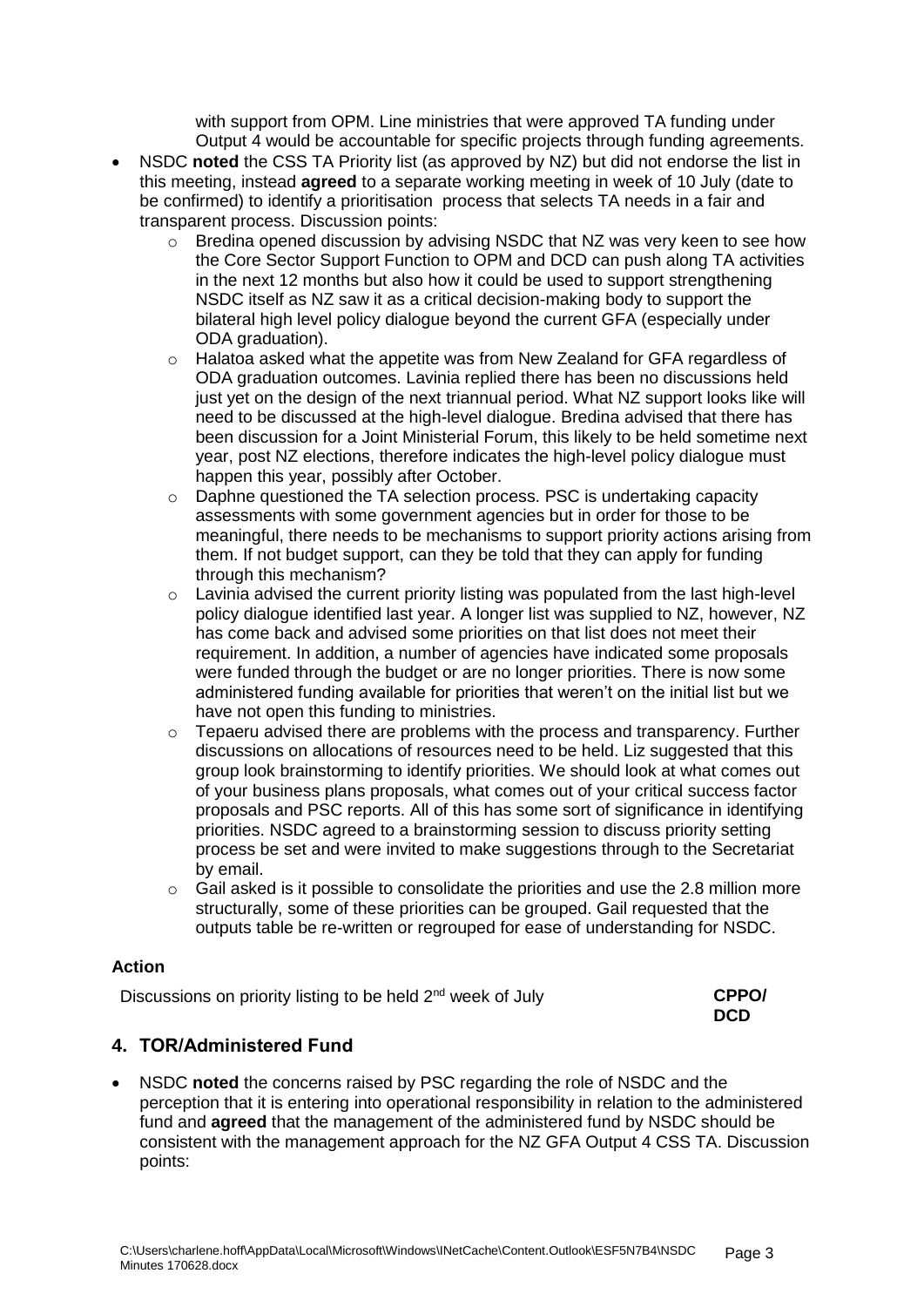- o Daphne noted concerns on accountability as the primary issue. Funding going to NSDC (via OPM) directly requires NSDC to take on the responsibility of monitoring operational issues. Daphne also noted that HOM's preference was for administered funding to sit under their respective agencies and that they should directly report to MFEM to access the fund.
- o Bredina acknowledged Daphne's concerns and advised that NSDC should not be getting into operational level monitoring but that its role should be similar to the role it has with the NZ GFA Output 4 TA projects process, priority setting and oversight.
- o Gail noted that if donors are using our systems why isn't the CSS \$2.8m and government \$600k one fund? Bredina agreed with Gail's comment. It should be the same process, system and accountability and the operation should be left with the ministry/project manager. We need to ensure there are well developed proposals that achieve and meet those strategic outputs and outcomes.
- $\circ$  Lavinia suggested this be discussed at the next meeting and that Sarah Short from the NZ High Commission was very supportive of this, seeing it under one fund, as it showed Government commitment to this.
- o Liz raised a question around poor performance management and what is PSC doing? She reflected that as a HOM, you are expected to identify priority areas you are going focus on during your term and if you're not achieving these in your first year, what's happening with your performance review? We have allowed it to get to this point, and now it becomes a system issue.
- $\circ$  Bredina noted that to be fair, some of the issues faced by HOMS are partly structural issues that limit ability to adjust and perform well and that's this fund is supposed to help address those issues. Daphne noted further there are expenditure issues that have not been addressed for a long time.
- $\circ$  Tepaeru asked for clarification on what does the Budget state the purpose of this administer fund under the OPM budget. Is it committed MOJ and ICI or more general, as the Minister presented this at the Budget Breakfast as MOJ and ICI. Bredina responded she will have to check what was published but had provided wording on the general purpose of the fund to support institutional strengthening but had identified as examples ICI and MOJ. Tepaeru mentioned that she was ok with this.
- o Tepaeru then emphasised that it was vital that HOMs demonstrate a plan and commitment to implement actions. These agencies need to take ownership and intervention into these agencies is purely external and it's not going to work. Daphne reiterated that these agencies have gone through the business plan process, the BSG process. In terms of why they were prioritised, I understand that it was a CAC decision that was made late last year basically to show cabinet that there is something being done with these agencies in terms of improving performance. Recommendations came from staff within these agencies. Daphne went on to use MOH of an example of how they managed their own administered fund (POBOC) and recruited external people to implement changes recommended from their review (Health Management Review) to make changes to improve performance. External assistance and input was required to make the necessary changes.

#### o **Action**

To be discussed at the brainstorming session as mentioned under item 2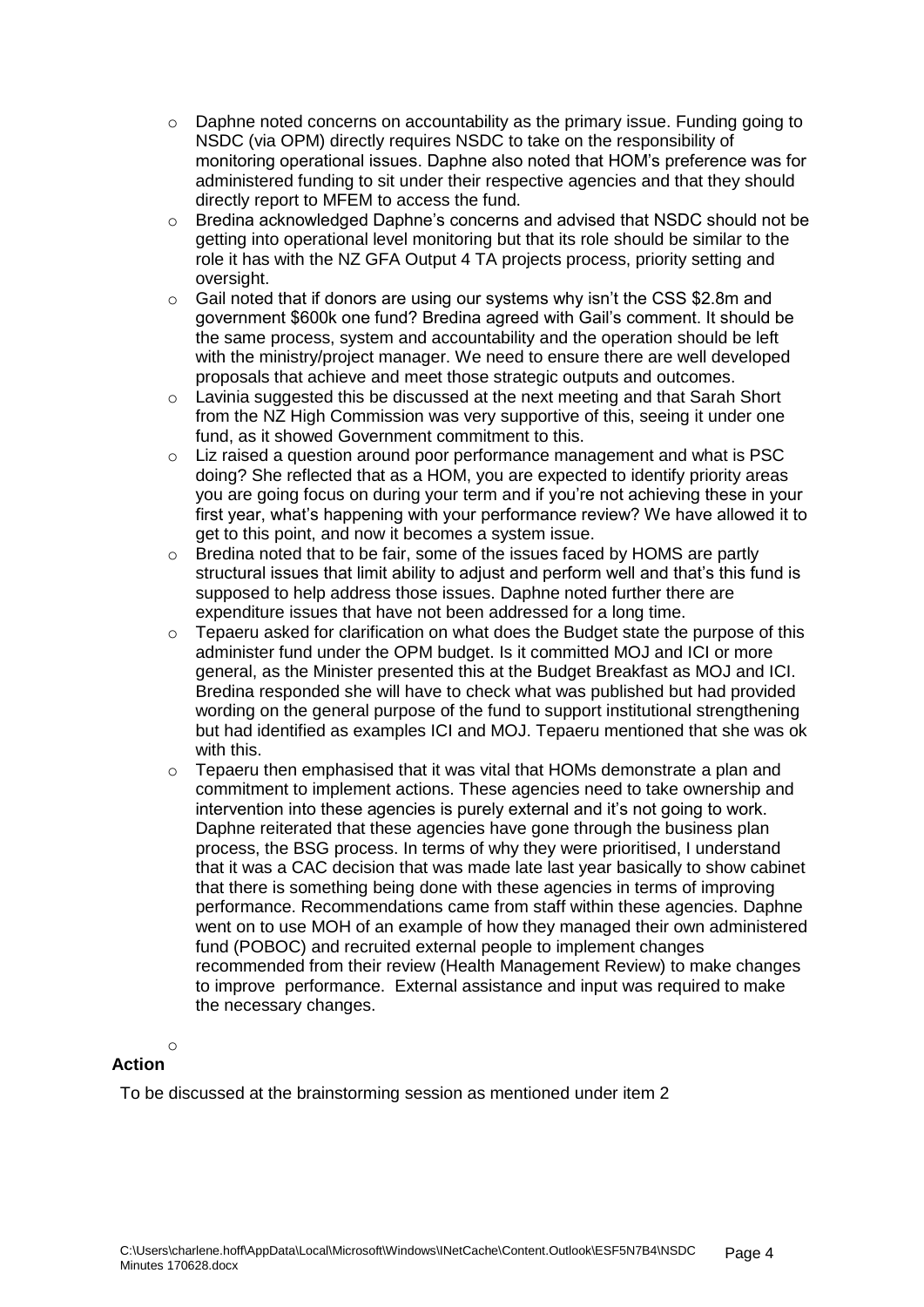# **5. Any other business**

- NSDC **noted** the update from Mii (CPPO) on the HOMs retreat and **requested** that the dates of the meeting be discussed at the HOMs meeting. Discussion points:
	- o Mii advised that the dates were confirmed for 30-31 October for the HOMs Retreat, preceded by a 4 day training/workshop targeting Pa Enua from 23-27 October (noting Gospel Day on 26 October). Mii also advised that there will be a HOM/Ministerial travel freeze at this time.
	- $\circ$  Gail noted that the UNESCO General Conference was set during that time and given we have a bid for Board membership, attendance is a priority. Halatoa also noted plans for a Tourism meeting with involvement of the Prime Minister is also scheduled around that time. It was therefore agreed that the dates be canvassed at the next HOMs meeting (set for 7 July).

# **Action**

Concept note to be circulated to NSDC once confirmed **CPPO**

- NSDC **noted** the update from Tepaeru on the progress of the development of the Foreign Policy White Paper. Discussion points:
	- $\circ$  Tepaeru advised that Jim Gosselin has been assisting MFAI with this policy. MFAI target is to organise a panel discussion on the  $4<sup>th</sup>$  August at USP. Priorities that are coming out of White Paper include security, ODA graduation, Oceans governance, Economic sectors – tourism and trade, and international engagement. It is expected that there will be a focussed and short consultation process. MFAI is very confident they will cover most of the bases, a presentation will be made to NSDC prior to  $4<sup>th</sup>$  August. What we want to come out of the  $4<sup>th</sup>$ August is the first cut draft.

# **Action**

Presentation to NSDC by 4<sup>th</sup> August on the Immigration policy **MFAI** 

- NSDC **noted** the update from Tepaeru on the DAC meeting in Paris on the Cook Islands ODA graduation that all 12 DAC countries supported an extension of time until December 2018 to produce better GNI statistics. Discussion points:
	- o Commended the efforts over the last 2 months led by DCD and MFAI in engaging with Australia, NZ and the DAC committee (consists of 12 countries). It was vitally important for us to have champions in DAC (NZ and Australia) that could speak to our case and advocate on our behalf in the DAC committee. Natalie Cook (MFEM) as our representative at this meeting also provided extra support.
	- o All 12 countries agreed with our position and we have been given till the end of next year to produce the statistics. Last week's meeting was a preliminary meeting, so the 10th July OECD will be the formal, deciding meeting. The challenge for us is that there is a group of South American countries also pushing or deferring graduation. It was imperative we avoided being grouped with them. For political reasons, they are unlikely to succeed with their bid. For us it is looking good, we are going to continue communicating within the government agencies.

# **Action**

No action required

Meeting closed at 3.19pm with prayer by Gail